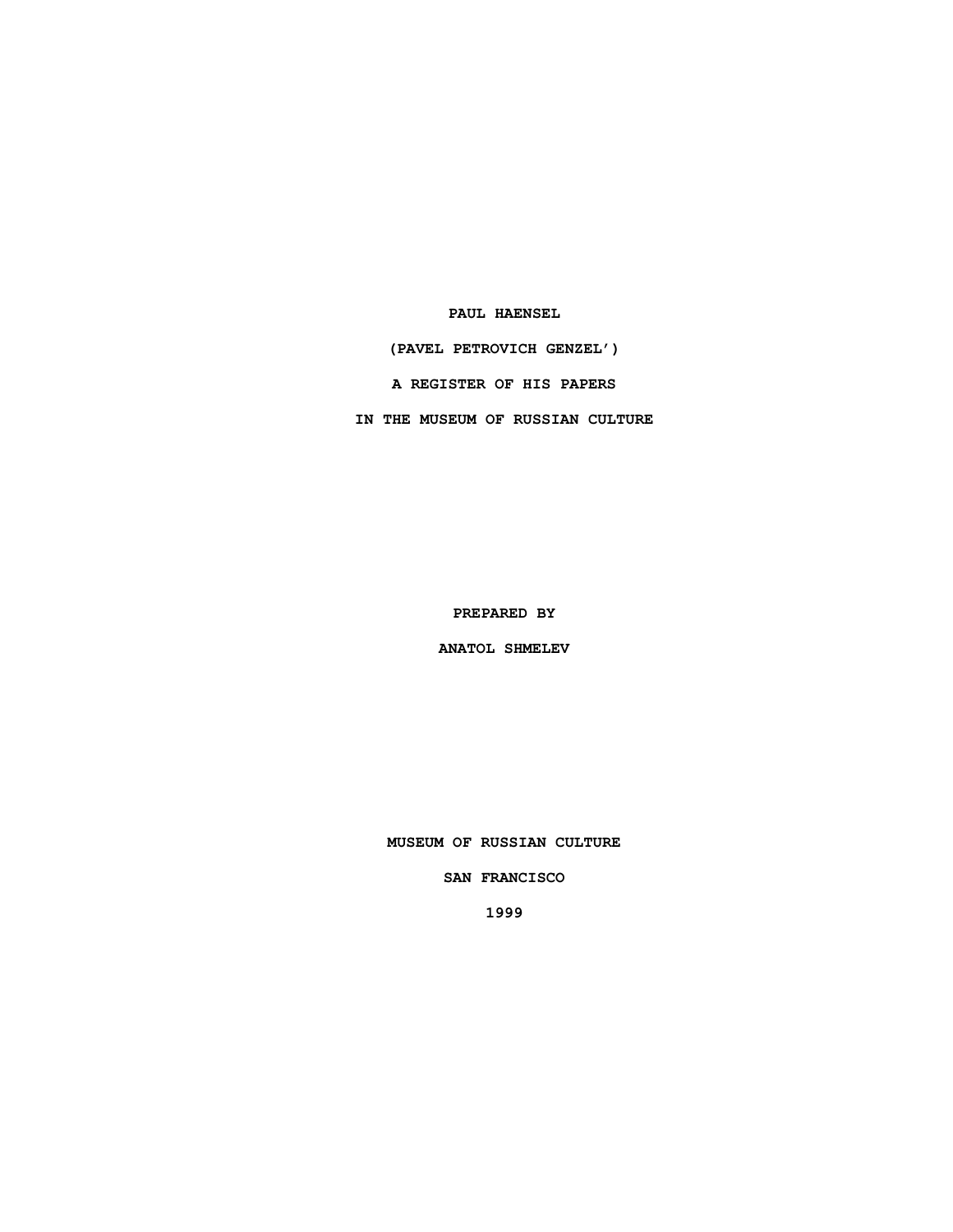## **PAUL HAENSEL**

# **BIOGRAPHICAL NOTE**

| 1878 February 8  | Born, Moscow, Russia                                            |
|------------------|-----------------------------------------------------------------|
| 1902             | LLD, Moscow University                                          |
| 1903-1928        | Professor of finance, Moscow University                         |
| 1908-1916        | Dean, Economics Department, Moscow Commercial<br>Institute      |
| 1928             | Visiting lecturer, London School of Economics                   |
| 1929-1930        | Professor, Universität Graz, Austria                            |
| 1930-1943        | Professor, Northwestern University, Evanston,<br>Illinois       |
| 1943-1948        | Professor, Mary Washington College, Fredericksburg,<br>Virginia |
| 1949 February 28 | Died                                                            |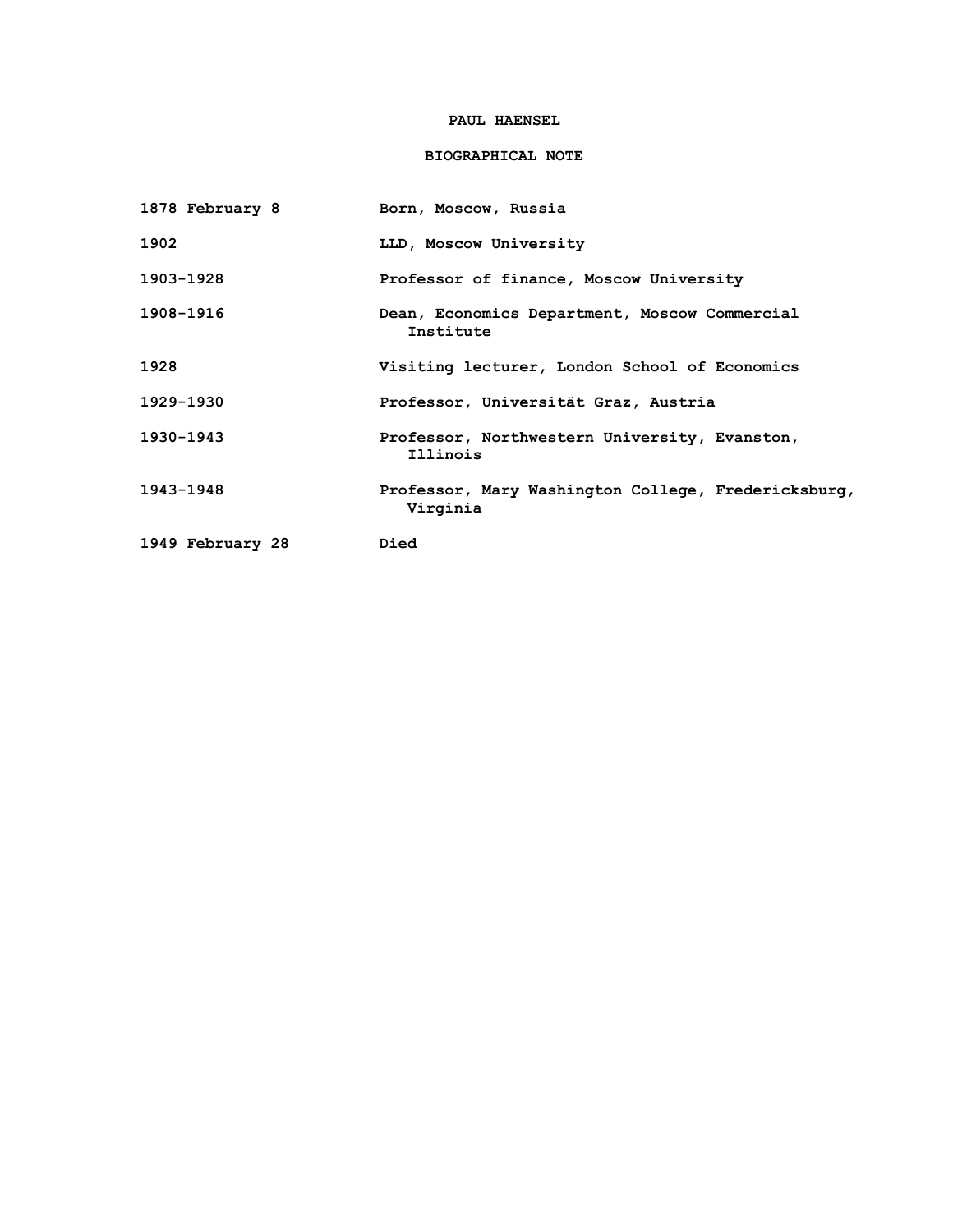### **SCOPE AND CONTENT NOTE**

#### **PAUL HAENSEL PAPERS**

**This collection reflects the academic career and public service in the United States of the notable Russian economist Paul Haensel. As professor of economics at Northwestern University and Mary Washington College, he lectured and wrote widely on topics of taxation, public finance and international economics. A significant amount of material in the collection details his involvement in debates over taxation policy in the U.S. before and during World War II.**

**Also of interest are his short stories and novel of life in the Russia during and after the Revolution (Speeches and writings/"Top'," "Zhizn' krutit," "Amerikanskaia duel'"). Many of his writings are brief newspaper notes, articles, or letters to the editor on various subjects; these, along with his notes for speeches, are grouped together by physical form. Only more significant speeches and writings have been given separate entries.**

**Detailed processing and preservation microfilming for these materials were made possible by a generous grant from the National Endowment for the Humanities and by matching funds from the Hoover Institution and Museum of Russian Culture. The grant also provides depositing a microfilm copy in the Hoover Institution Archives. The original materials and copyright to them (with some exceptions) are the property of the Museum of Russian Culture, San Francisco. A transfer table indicating corresponding box and reel numbers is appended to this register.**

**The Hoover Institution assumes all responsibility for notifying users that they must comply with the copyright law of the United States (Title 17 United States Code) and Hoover Rules for the Use and Reproduction of Archival Materials.**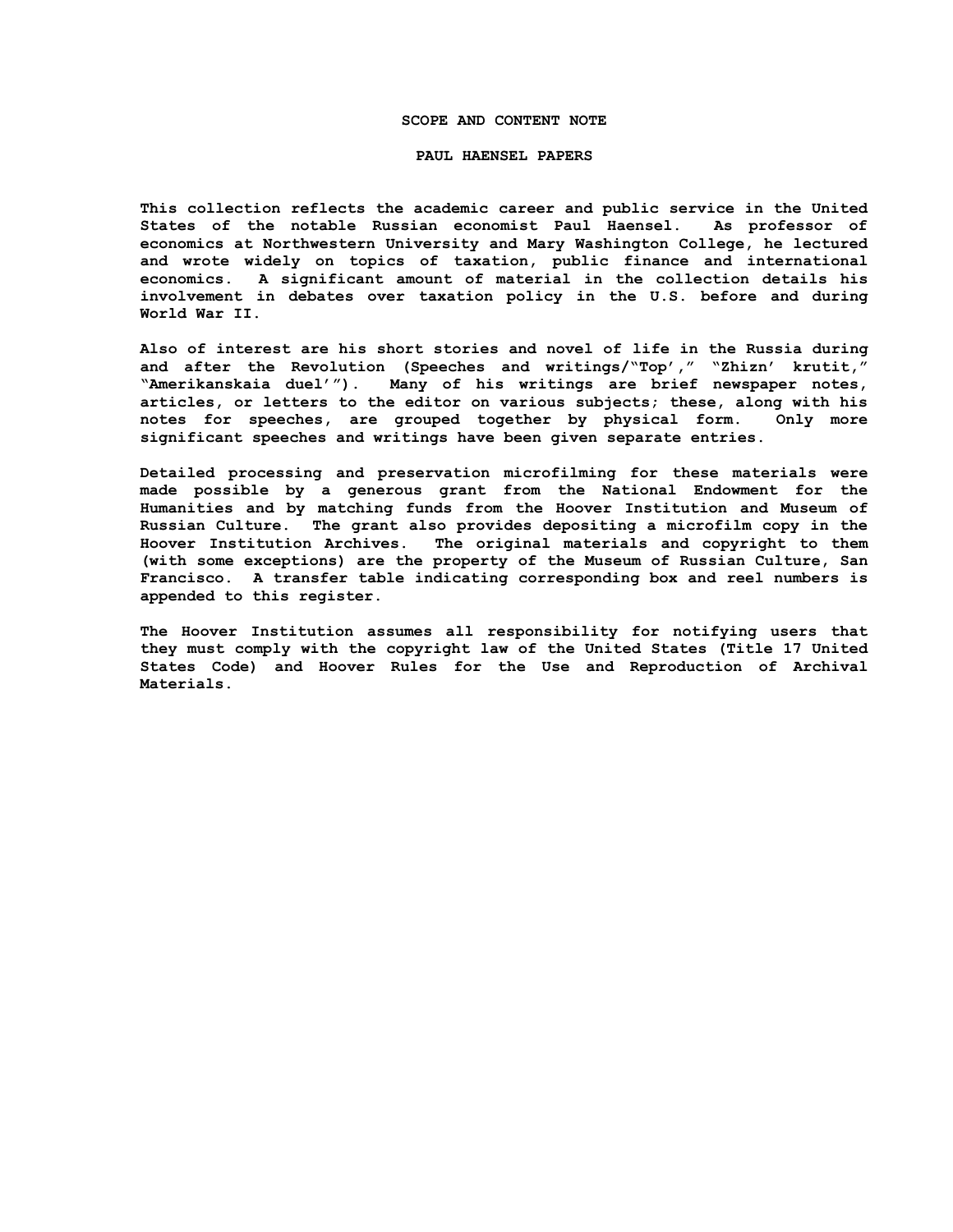## **REGISTER**

# **PAUL HAENSEL PAPERS**

**SERIES DESCRIPTION:**

| Box Nos      | Series                                                                                                                                                                                        |
|--------------|-----------------------------------------------------------------------------------------------------------------------------------------------------------------------------------------------|
| $\mathbf{1}$ | BIOGRAPHICAL FILE, 1928-1950. Addresses, clippings,<br>identity papers, scrapbook and other material arranged<br>alphabetically by physical form                                              |
| $\mathbf{2}$ | CORRESPONDENCE, 1933-1947. Arranged alphabetically by<br>correspondent                                                                                                                        |
| $2 - 7$      | SPEECHES AND WRITINGS, 1923-1949. Arranged<br>chronologically by title                                                                                                                        |
| $7 - 12$     | COURSE MATERIALS, 1907-1948. Lectures, notes, syllabi and<br>related materials, arranged alphabetically by name of<br>university and therein by course title                                  |
| $13 - 14$    | PRINTED MATTER, 1934-1948. Mainly clippings from Russian<br>and American newspapers, on a variety of subjects<br>(economics, taxation, Russian history, Soviet politics,<br>emigration, etc.) |
| 14           | PHOTOGRAPHS, 1909-1943. Fourteen photographs of Haensel,<br>family members and unidentified figures                                                                                           |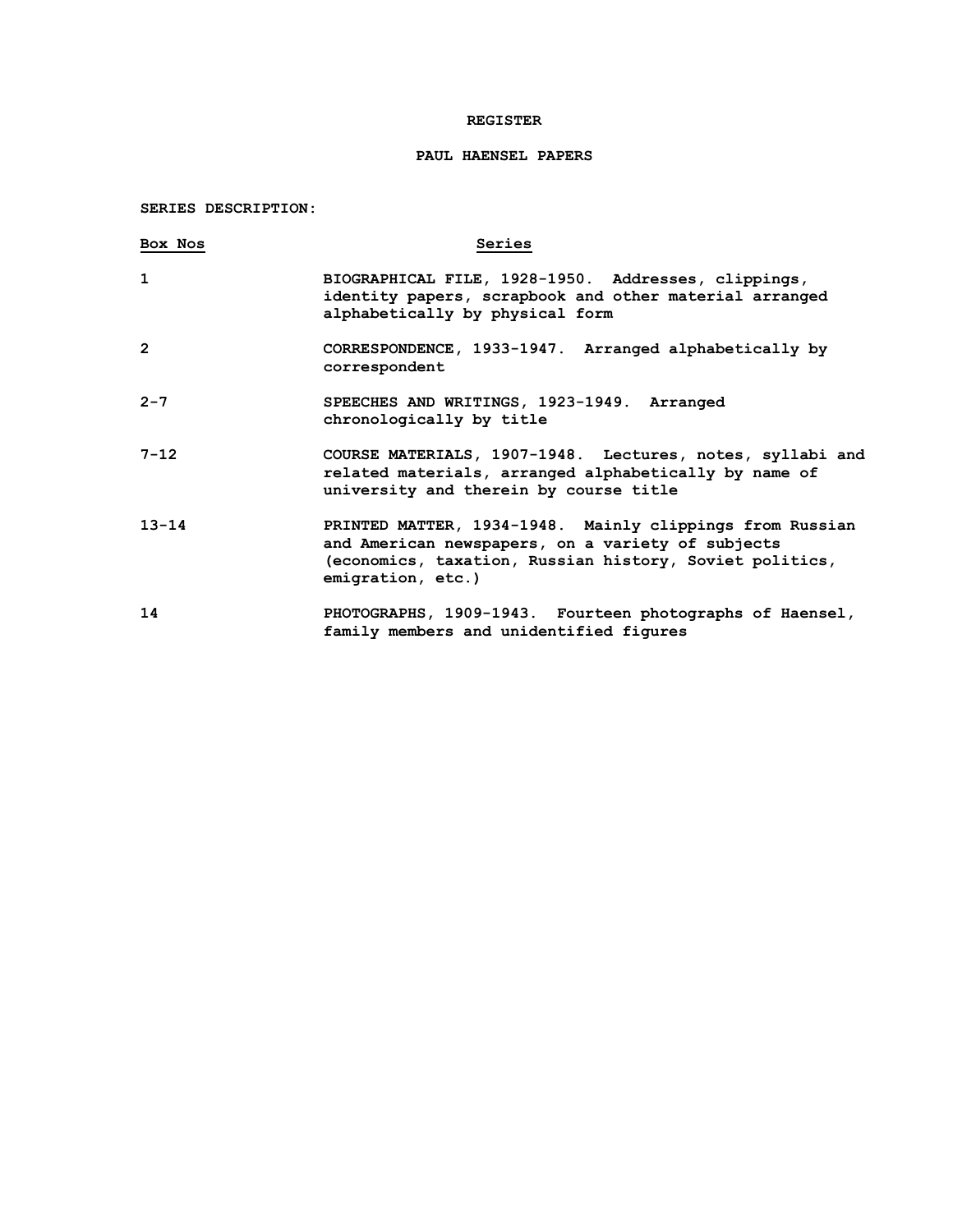**CONTAINER LIST:**

|                | Box Folder      |                                                    |
|----------------|-----------------|----------------------------------------------------|
| Nos Nos        |                 | Contents                                           |
| 1.             |                 | BIOGRAPHICAL FILE, 1928-1950                       |
|                | 1               | Addresses, 1943-1947                               |
|                | $\overline{2}$  | Bibliography                                       |
|                |                 | Clippings about or mentioning Haensel              |
|                | 3               | General, 1935-1948. See also SPEECHES AND          |
|                |                 | WRITINGS/General/Newspaper interviews              |
|                | 4               | Death notices and obituaries, 1949                 |
|                | 5               | Incident with Professor Schilpp, 1937              |
|                | 6               | Curriculum vitae                                   |
|                |                 | Family file                                        |
|                | 7               | Clippings, 1940-1942                               |
|                | 8               | Correspondence, 1949 and undated. Telegram         |
|                |                 | and letter of Nina Haensel (widow) to P.           |
|                |                 | F. Konstantinov, and letter of Konstantin          |
|                |                 | Haensel to Mr. Kelso, n.d.                         |
|                | 9               | Writing. Antipin, P. P., "Kolossal'nyi             |
|                |                 | uspekh uchenika Prof. V. N. Ipat'eva,"             |
|                |                 | 1950 November 6. Typescript                        |
|                | 10              | Identity card, 1928                                |
|                | 11              | Inventory of archive                               |
|                | 12 <sup>2</sup> | Lecture notices                                    |
|                | 13              | Press releases                                     |
|                | 14              | Scrapbook. Includes clippings of articles by,      |
|                |                 | about or mentioning Haensel                        |
|                | 15              | Miscellany                                         |
| 2 <sub>1</sub> |                 | CORRESPONDENCE, 1933-1947                          |
|                | 1               | General, 1937-1947                                 |
|                | $\overline{2}$  | Unidentified, n.d.                                 |
|                | 3               | Brooks, C. Wayland, Sen., 1940-1947 and undated    |
|                | 4               | Carlson, Frank, Rep., 1943                         |
|                | 5               | Case, Francis H., 1941                             |
|                | 6               | Church, Ralph E., Rep., 1943-1947                  |
|                | 7               | Corson, John J., 1940-1941                         |
|                | 8               | Dewey, Charles S., Rep., 1941-1944                 |
|                | 9               | Doughton, Robert L., Rep., 1943                    |
|                | 10              | Forand, Aime J., Rep., 1943                        |
|                | 11              | Garrigan, Robert E., 1937                          |
|                | 12 <sub>2</sub> | George, Walter F., Sen., 1943                      |
|                | 13              | Howard, Mayne S., 1934                             |
|                | 14              | MacGregor, Professor, n.d.                         |
|                | 15              | McCormick, Robert, 1942                            |
|                | 16              | National Association of Manufacturers. Statistical |
|                |                 | Department, 1936                                   |
|                | 17              | National Council of Real Estate Taxpayers, 1942    |
|                | 18              | New York Times, 1942-1947                          |
|                | 19              | Northwestern University, 1933-1941                 |
|                | 20              | Paddock, George A., Rep., 1941-1942                |
|                | 21              | Peyster, Mr., 1937                                 |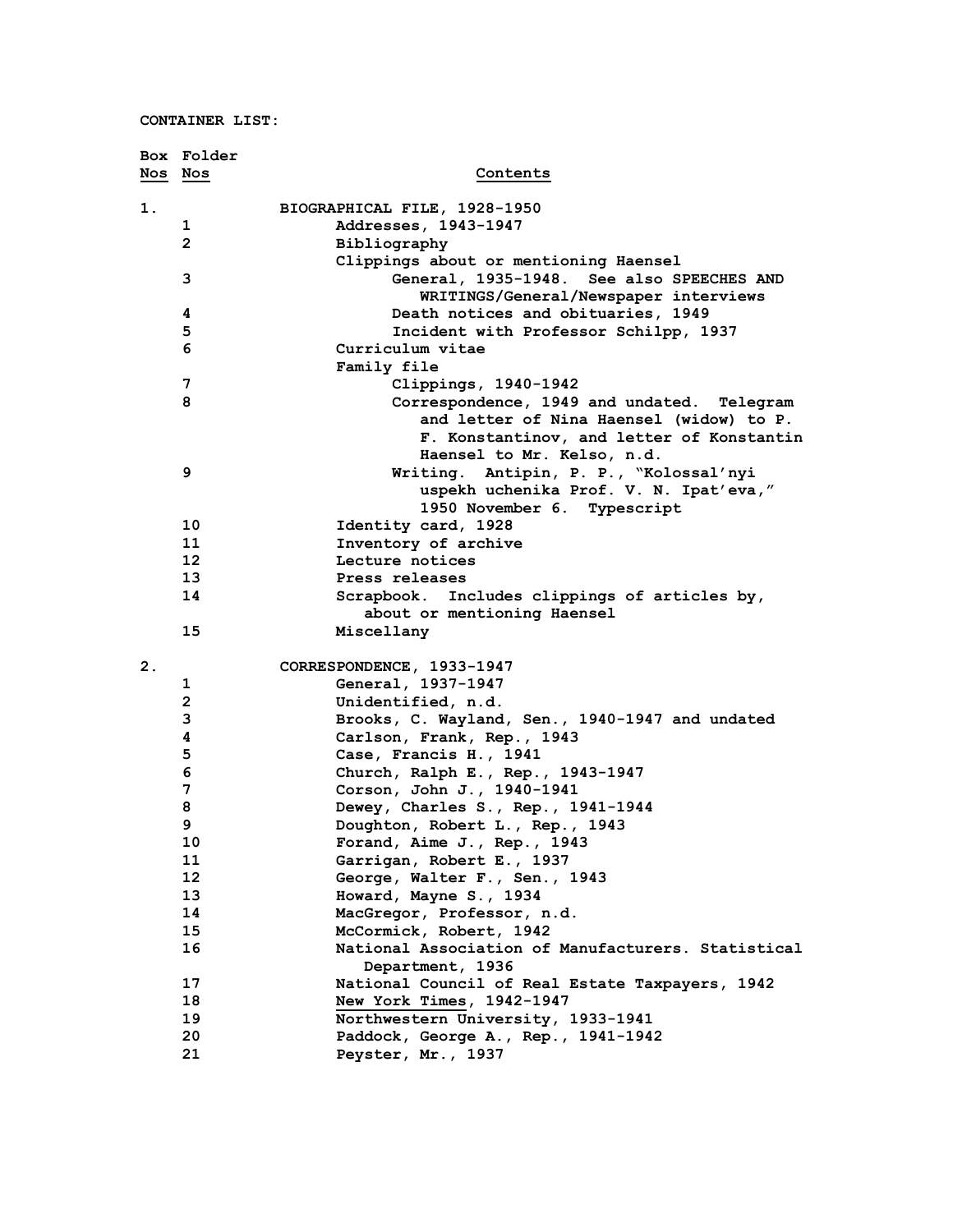|    | 2. (Contd.)    | CORRESPONDENCE (Contd.)                                 |
|----|----------------|---------------------------------------------------------|
|    | 22             | Robertson, A. Willis, Rep., 1941-1945                   |
|    | 23             | Rothschild, Meyer D., 1942                              |
|    | 24             | Seidman, M. L., 1942                                    |
|    | 25             | Stevenson, Mr., 1935                                    |
|    | 26             | Traylor, Melvin A., 1933                                |
|    | 27             | Treadway, Allen T., Rep., 1942                          |
|    | 28             | United States. Civil Service Commission, 1942           |
|    | 29             | United States. Congress. House of Representatives.      |
|    |                | Committee on Ways and Means, 1941-1947. For             |
|    |                | correspondence with individual Congressmen, see         |
|    |                | also personal names                                     |
|    | 30             | United States. Congress. Senate, 1941-1947              |
|    | 31             | United States. Department of the Treasury, 1941-        |
|    |                | 1942                                                    |
|    |                | United States. Federal Security Agency. Social          |
|    |                | Security Board. Bureau of Old-Age and Survivors         |
|    |                | Insurance. See Corson, John J.                          |
|    | 32             | United States. Office of Price Administration,          |
|    |                | 1942                                                    |
|    | 33             | United States. Office of Strategic Services, 1944-      |
|    |                | 1945.<br>Includes correspondence with Office of         |
|    |                | Volunteer Readings                                      |
|    | 34             | United States. Office of the Postmaster General,        |
|    |                | 1942                                                    |
|    | 35             | Watkins, E. F., 1935                                    |
|    | 36             | Weiss, Samuel A., Rep., 1942                            |
|    | 37             | Williams, Frankwood E., 1936                            |
|    |                | SPEECHES AND WRITINGS, 1923-1949. See also BIOGRAPHICAL |
|    |                | FILE/Press releases for Haensel's pronouncements on     |
|    |                | tax questions                                           |
|    |                | General                                                 |
|    | 38             | Book reviews, 1938-1945 and undated.                    |
|    |                | Holograph, typescript and printed copies                |
|    | 39             | Letters to the editor, 1930-1948.                       |
|    |                | Holograph, typescript and printed copies                |
|    |                |                                                         |
| 3. |                | Newspaper columns                                       |
|    | 1              | General, 1937-1948. Printed copies                      |
|    | $\overline{2}$ | "Obo vsem ponemnogu, " 1945-1946.                       |
|    |                | Printed copies                                          |
|    | 3              | Newspaper interviews, 1935-1943. Printed                |
|    |                | copies. See also BIOGRAPHICAL                           |
|    |                | FILE/Clippings, and Press releases                      |
|    | 4              | Notes and typed fragments, primarily on                 |
|    |                | taxation issues, n.d.                                   |
|    | 5              | Speeches, 1929-1942 and undated. Consists               |
|    |                | mainly of notes for speeches and talks on               |
|    |                | subjects of taxation and current events                 |
|    | 6              | "Bibliography on Russia," n.d. Holograph and            |
|    |                | typescript. Includes background materials               |
|    | 7              | "The Comparative Effect of a Sales Tax, of an           |
|    |                | Income Tax, of a Spendings Tax, and of the 5%           |
|    |                | Victory Tax on the Lower Income Brackets," n.d.         |
|    |                | Holograph                                               |
|    |                |                                                         |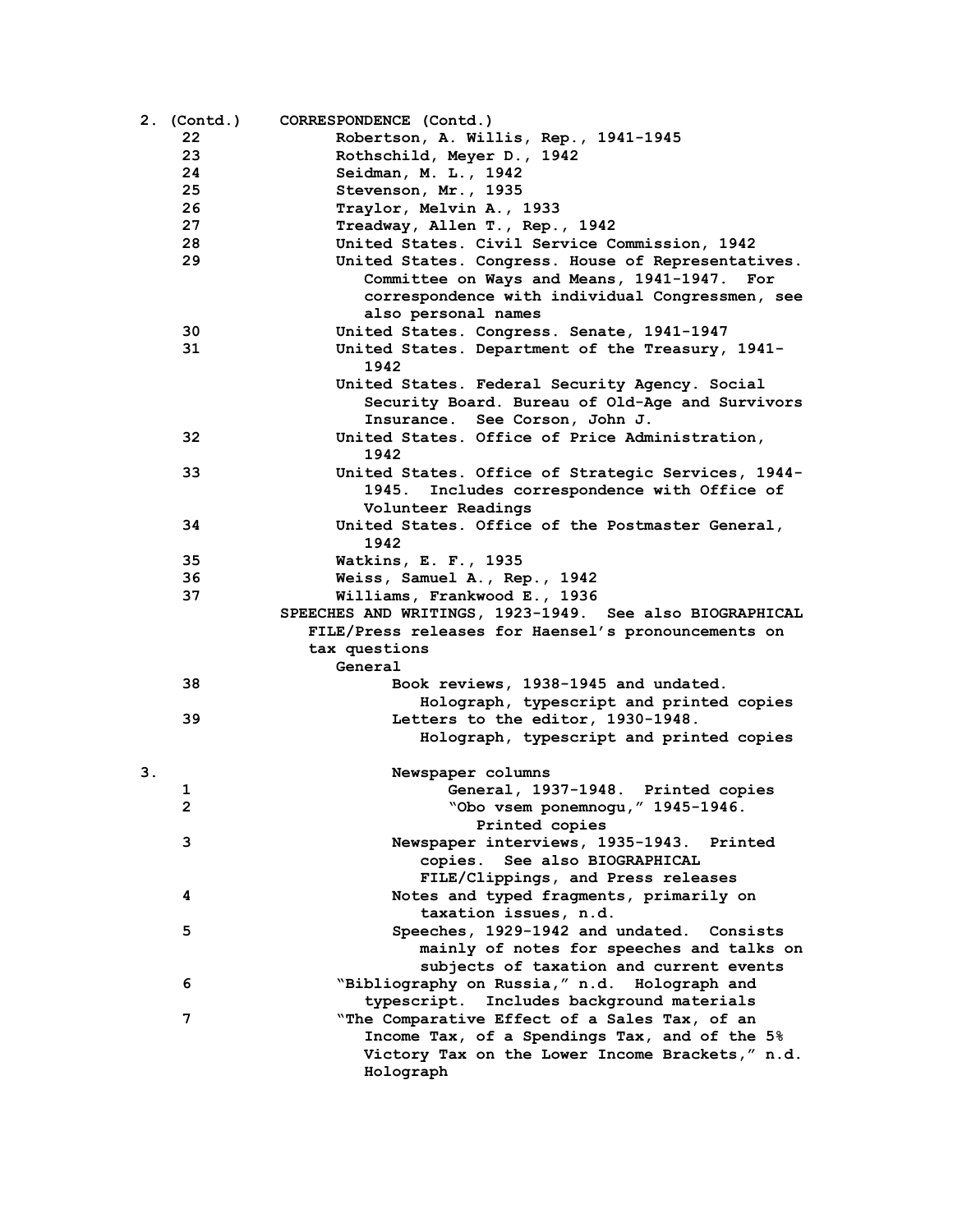|    | 3. (Contd.)  | SPEECHES AND WRITINGS (Contd.)                     |
|----|--------------|----------------------------------------------------|
|    | 8            | "The Cost of Living in Soviet Russia," n.d.        |
|    |              | Holograph                                          |
|    | 9            | "The Economic Situation in Soviet Russia," n.d.    |
|    |              | Holograph and typescript                           |
|    | 10           | "The Inflation Havoc," n.d. Holograph              |
|    | 11           | "The International Institute of Public Finance,"   |
|    |              | n.d. Holograph                                     |
|    | 12           | "The Kremlin of Moscow," n.d. Holograph            |
|    | 13           | "A Man Who Does Not Know His Name," n.d.           |
|    |              | Typescript                                         |
|    | 14           | "La politica finanziaria americana per la ripresa  |
|    |              | economica, " n.d. Typescript                       |
|    | 15           | "The Principles of a Tax on Property," n.d.        |
|    |              | Holograph                                          |
|    |              |                                                    |
|    | 16           | "Professor Haensel's Answers to Questions on the   |
|    |              | Post-War Tax System," n.d. Typescript              |
|    | 17           | "Relations between the USA and USSR," n.d.         |
|    |              | Holograph                                          |
|    | 18           | "Should College Students Bear the Cost of Their    |
|    |              | Instruction?" n.d. Holograph                       |
|    | 19           | "Some Remarks on the Russian Recognition           |
|    |              | Agreement," n.d. Holograph                         |
|    | 20           | "Sovetskaia mest' mirovym uchenym," n.d.           |
|    |              | Holograph                                          |
|    | 21           | "Der Staatshaushalt und das Finanzsystem           |
|    |              | Großbritanniens, " Handbuch der                    |
|    |              | Finazwissenschaft, n.d. Printed copy               |
|    | 22           | Statement before the U.S. Senate Finance           |
|    |              | Committee, n.d. Holograph                          |
|    |              |                                                    |
| 4. | 1            | "Tax Incentives," n.d. Holograph                   |
|    | $\mathbf{2}$ | "Taxation of the Future," n.d. Holograph           |
|    | 3            | "Les travaux publics pour le relèvement économique |
|    |              | et la lutte contre le chômage aux Etats-Unis       |
|    |              | sous l'administration du Président Roosevelt,"     |
|    |              | n.d. Holograph and typescript                      |
|    | 4            | Untitled review of the Russian situation during    |
|    |              | and after World War II, n.d. Holograph             |
|    | 5            | Untitled work on social security (missing first    |
|    |              | page), n.d. Holograph                              |
|    | 6            | "V. N. Ipatieff in Russia," n.d. Printed copy      |
|    | 7            | "Vosstanovlenie Dnepro-Bugskogo kanala," n.d.      |
|    |              | Holograph                                          |
|    | 8            |                                                    |
|    |              | "Why Sales Tax?" n.d. Holograph                    |
|    | $9 - 10$     | "Top', " 1923 July. Typescript. Includes two       |
|    |              | drafts and letter to Liberty, 1933 March 25,       |
|    |              | regarding submission for contest                   |
|    |              | "Zhizn' krutit, " 1924 July 29. Typescript         |
|    | $11 - 13$    | Russian original. Includes three variants          |
|    | $14 - 16$    | German translation: "Im Wirbel des Lebens."        |
|    |              | Three drafts                                       |
|    | 17-18        | English translation: "Life's Whirlpool."           |
|    |              | Two drafts                                         |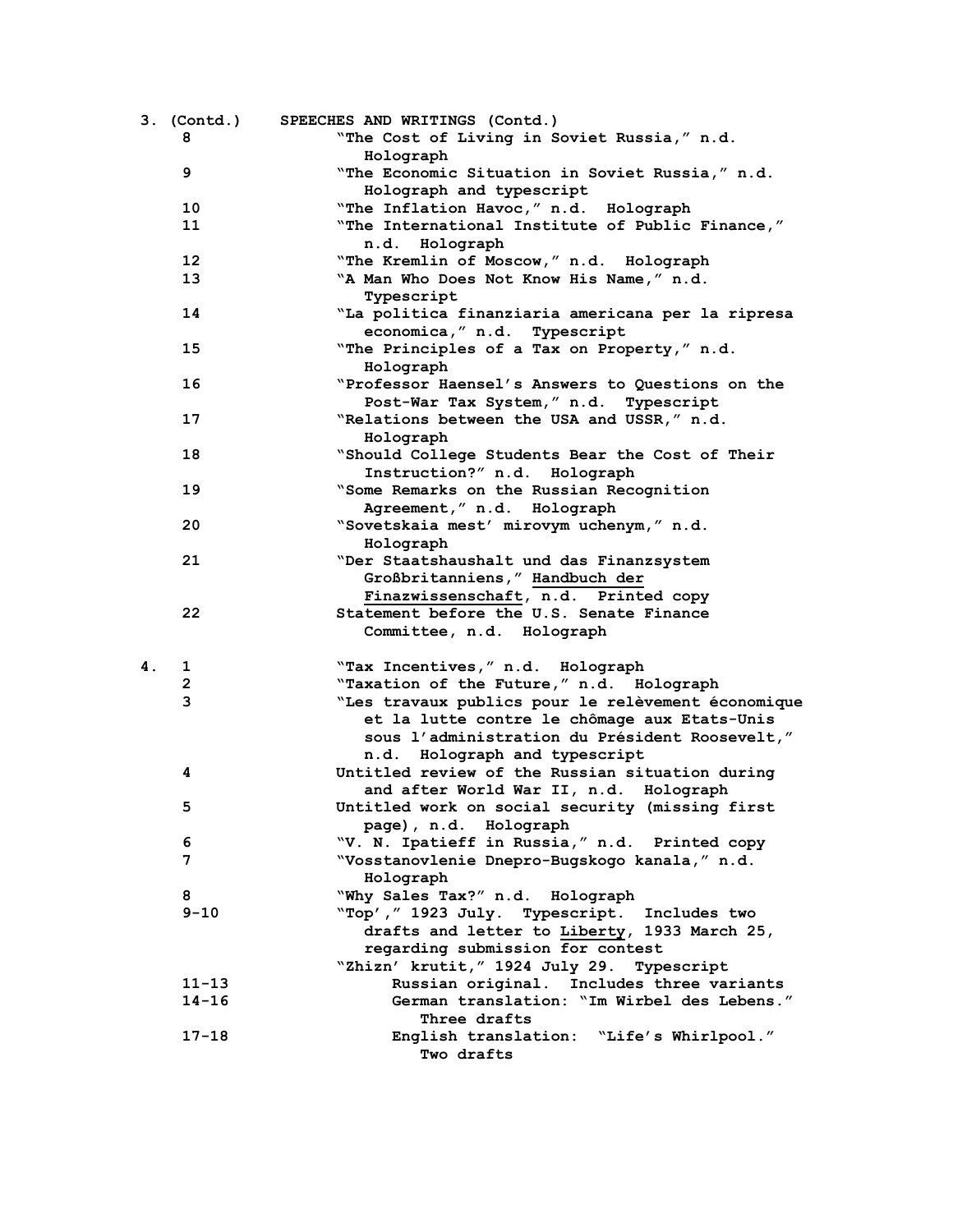|    | 4. (Contd.) | SPEECHES AND WRITINGS (Contd.)<br>"Dve liubvi, " 1925 July. Typescript                                                                                                                                                |
|----|-------------|-----------------------------------------------------------------------------------------------------------------------------------------------------------------------------------------------------------------------|
|    | 19          | Russian original                                                                                                                                                                                                      |
|    | $20 - 21$   | German translation: "Zweierlei Liebe."<br>Two<br>drafts                                                                                                                                                               |
| 5. | 1           | "Some Pictures of the Present Day Russia," [1930].<br>Holograph                                                                                                                                                       |
|    | 2           | Review of István Varga, Die Wirtschaftspolitik<br>Sowjetrusslands, in Közgazdasági Szemle, 1930                                                                                                                       |
|    | 3           | November. Printed copy<br>Untitled work on religion in the USSR, 1930<br>February. Typescript                                                                                                                         |
|    | 4           | "Die Mittelschulbildung im Österreich," 1930 June.<br>Holograph                                                                                                                                                       |
|    | 5           | "The Causes of the Present Difficulties," 1932?<br>Typescript                                                                                                                                                         |
|    | 6           | "Prohibition - And What Next?" 1932 May.<br>Typescript. Includes drafts and fragments                                                                                                                                 |
|    | 7           | "Local Finance," Encyclopedia of the Social<br>Sciences, 1933. Printed copy                                                                                                                                           |
|    | 8           | "Some Problems of the International Economic<br>Conference, " 1933 May 27. Typescript                                                                                                                                 |
|    | 9           | "A Scientific Investigation," 1934. Typescript                                                                                                                                                                        |
|    | 10          |                                                                                                                                                                                                                       |
|    |             | "The Future American Foreign Investment Policy,"<br>paper read before the Midwest Economic<br>Conference in Chicago, 1934 March 23.<br>Typescript                                                                     |
|    | 11          | "American Federal, State and Local Tax Problems in<br>the Light of the Recovery Program," The Tax<br>Magazine, 1934 October-December. Printed copy.<br>Includes summaries, correspondence and<br>background material  |
|    | 12          | "Pending Tax Legislation in California," address<br>given at the Los Angeles University Club for<br>the Southern California Tax Conference, 1935<br>February 5. Typescript. Includes background<br>material and notes |
|    | 13          | Real Estate Taxation of the Future, 1935 February<br>6. Printed copy                                                                                                                                                  |
|    | 14          | "Haensel Views Pension Plan," Evanston Daily News<br>Index, 1935 April 23-24. Printed copy                                                                                                                            |
|    | 15          | "How America Can Collect," 1935 May. Printed copy                                                                                                                                                                     |
|    | 16          | "The Communist International," Chicago Tribune,<br>1935 August 29. Typescript                                                                                                                                         |
|    | 17          | "Soak the Rich," 1936 January 12. Notes                                                                                                                                                                               |
|    | 18          | "Soviet Russia's Unified Budget for 1936," The Tax                                                                                                                                                                    |
|    | 19          | Magazine, 1936 April. Printed copy<br>"K vyboram 3-go noiabria," Russkoe obozrenie, 1936                                                                                                                              |
|    |             | October 24. Printed copy                                                                                                                                                                                              |
|    | 20          | Letter to the editor, Evanston Daily News-Index,<br>1936 September 28. Printed copy                                                                                                                                   |
|    | 21          | "The Pushkin Celebration," [1937]. Holograph                                                                                                                                                                          |
|    | 22          | "Die Ausshaltung des Profitmotivs," 1937 April 9.<br>Holograph                                                                                                                                                        |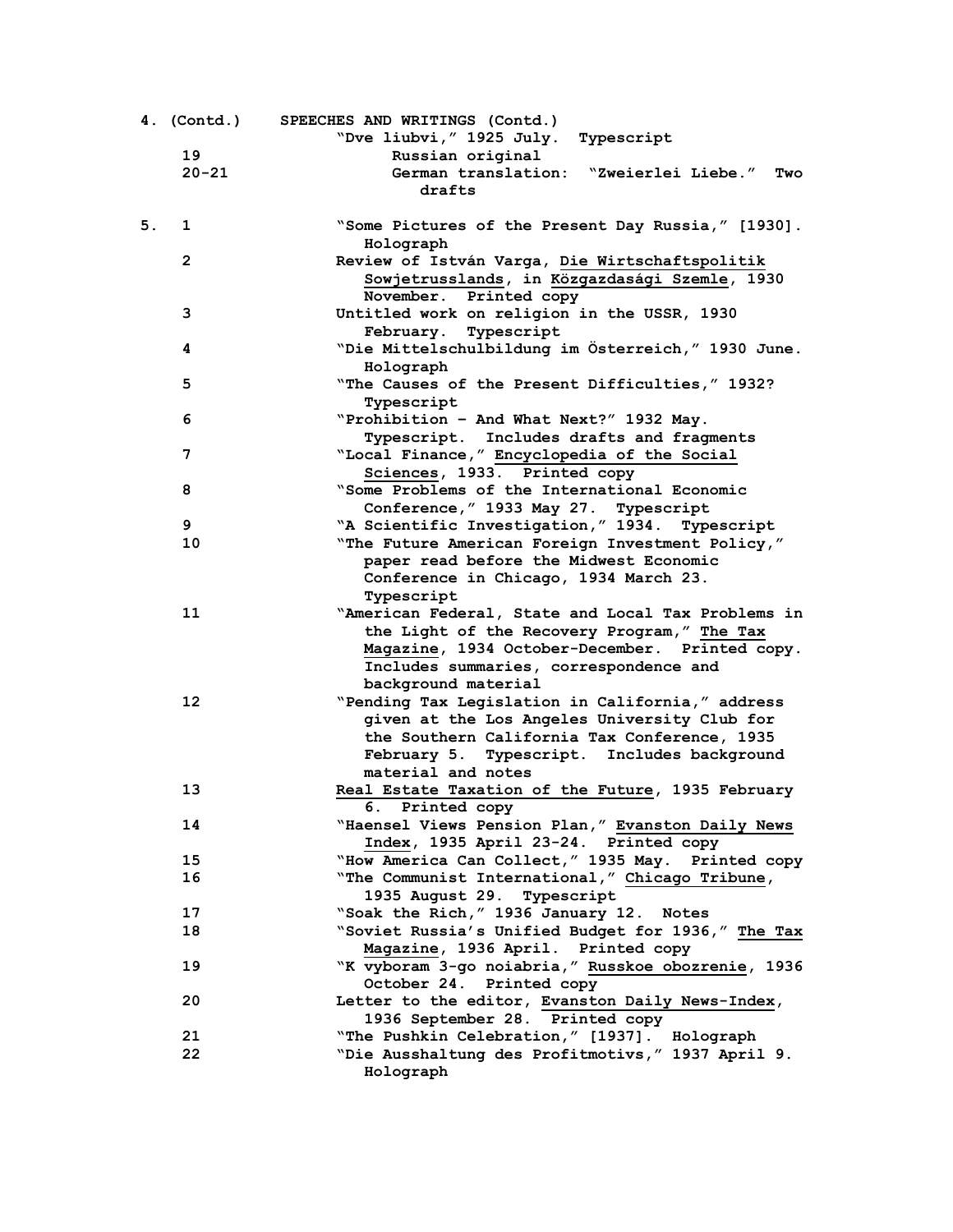| 5. (Contd.) | SPEECHES AND WRITINGS (Contd.)                     |
|-------------|----------------------------------------------------|
| 23          | "Dangerous Errors About Soviet Russia,"            |
|             | Contemporary Russia, 1937 May. Printed copy.       |
|             | Includes holograph and typed drafts entitled       |
|             | "The Webbs on Soviet Russia"                       |
| 24          | "Action Against a Slump," letter to the editor,    |
|             | The Times, 1937 June 10. Printed copy.             |
|             | Includes holograph drafts, background material     |
|             | and correspondence                                 |
| 25          | "Eshche o novom kalendare," Russkoe obozrenie,     |
|             | 1937 August 14 - September 4. Printed copy         |
| 26          | "My Visit to Europe," speech, 1937 October 6.      |
|             | Holograph                                          |
| 27          | Letter to the editor, Peoples' Lobby Bulletin,     |
|             | 1937 October 30. Holograph and typescript.         |
|             | Includes background material                       |
| 28          | "Why Dictators?" lecture at the University Circle, |
|             | 1937 November 12. Holograph                        |
| 29          | "Anketa o russkikh v Soedinennykh Shtatakh,"       |
|             | Rassvet, 1937 December 1. Printed copy             |
| 30          | "Public Debt of the United States Particularly     |
|             | with Reference to Its Retirement," [1938].         |
|             | Typescript                                         |
| 31          | "The Public Finance of the Union of Soviet         |
|             | Socialistic Republics," The Tax Magazine, 1938.    |
|             | Review and summary of Haensel's article by P.      |
|             | J. A. A. in Bulletin for Intern. Fiscal            |
|             | Documentation, v. II, #4, n.d. Printed copy        |
| 32          | "U razbitogo koryta, "Russkoe obozrenie, 1938      |
|             | January 8. Printed copy                            |
| 33          | "Novaia depressiia," Russkoe obozrenie, 1938       |
|             | February 19                                        |
| 34          | "Staraia depressiia, "Russkoe obozrenie, 1938      |
|             | February 26. Printed copy                          |
| 35          | "The Russian Orthodox Church in America,"          |
|             | Dictionary of American History, 1938, between      |
|             | April and June. Typescript. Includes notes,        |
|             | draft and correspondence                           |
| 36          | "Soviet Foreign Trade," speech before Export       |
|             | Managers Club of Chicago, 1938 May 23. Notes       |
|             | and typed summary (press release)                  |
| 37          | "Finansovoe polozhenie S. Sh. A.," talk before the |
|             | Russkoe Natsional'noe Obshchestvo, 1938 May 27.    |
|             | <b>Notes</b>                                       |
| 38          | "Re: Tax Situation," letter to the editor, 1938    |
|             | July 9. Holograph, typescript and printed copy     |
| 39          | "A Janitor's Enemy, " 1939. Holograph              |
| 40          | "Moi nabliudeniia v Evrope," Russkoe obozrenie,    |
|             | 1939 August 12 - October 7. Printed copy           |
| 41          | "Les réformes sociales aux Etats-Unis, " 1940      |
|             | February 16. Typescript                            |
| 42          | "Role of Russia in the Present European Conflict," |
|             | talk at Holgate House, 1940 March 6. Holograph     |
| 43          | "Foreign Trade of Soviet Russia, D & E Talk," 1940 |
|             | May 26. Notes for a speech                         |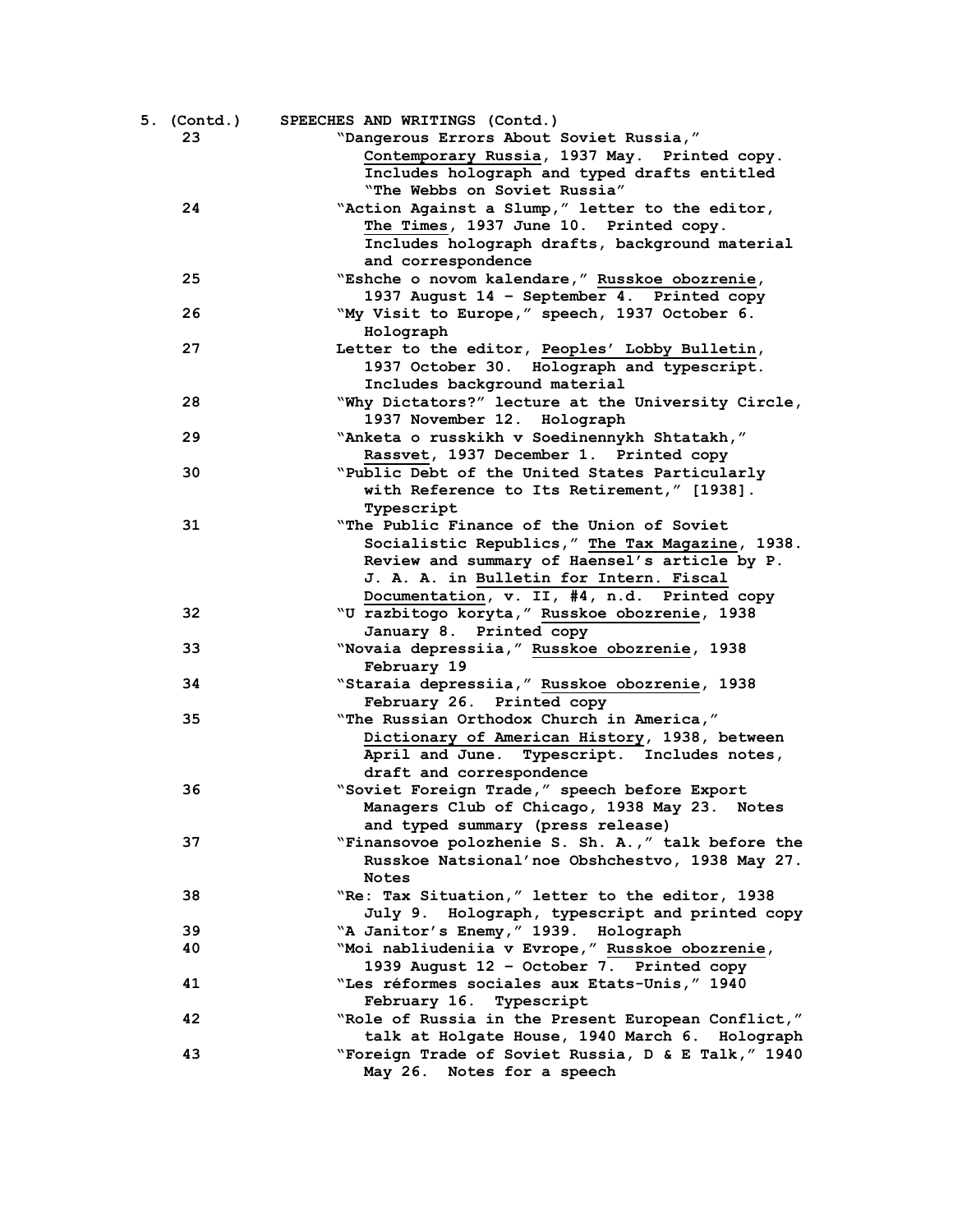| 5. (Contd.)<br>44  | SPEECHES AND WRITINGS (Contd.)<br>"If Hitler Wins, " 1940 [July]. Holograph.<br>Includes letter to Prof. Crane, 1940 July 8                                                                                                                                                                   |
|--------------------|-----------------------------------------------------------------------------------------------------------------------------------------------------------------------------------------------------------------------------------------------------------------------------------------------|
| 6.<br>$\mathbf{1}$ | "Kogo vybirat' v prezidenty?" Rassvet, Rossiia,<br>Russkoe obozrenie, 1940 [c. October] - November<br>1. Printed copy. Incomplete set of articles<br>serialized in above newspapers                                                                                                           |
| $\overline{2}$     | "Otvet na 'zadachu', " Russkoe obozrenie, 1940<br>November 9. Printed copy. Includes background<br>material                                                                                                                                                                                   |
| 3                  | "Ocherednye voprosy," Rossiia, 1940 December 11 -<br>1941 April 12                                                                                                                                                                                                                            |
| 4                  | The Place of Illinois in a Rational Scheme of Tax<br>Reform, 1941. Printed copy                                                                                                                                                                                                               |
| 5                  | "War Taxation," Taxes, 1941 February. Printed<br>copy. Includes excerpt entitled "Financial<br>Problems in Case of War," Bankers Magazine,<br>1941 April. Printed copy                                                                                                                        |
| 6                  | "Vazhneishaia zadacha sovetskogo pravosudiia,"<br>Rossiia, 1941 June 29. Printed copy                                                                                                                                                                                                         |
| 7                  | "Usloviia mira, " 1941 July. Holograph                                                                                                                                                                                                                                                        |
| 8                  | "Russian Economic Losses Through the German<br>Invasion," Journal of Business, 1941 October.<br>Printed copy                                                                                                                                                                                  |
| 9                  | "Recent Changes in the Soviet Tax System," Taxes,<br>1941 November. Printed copy                                                                                                                                                                                                              |
| 10                 | "Politika razrusheniia," Rossiia, 1941 November 4<br>- November 22. Printed copy                                                                                                                                                                                                              |
| 11                 | "Plan for Compulsory War Savings," 1941 December<br>29. Typescript. Includes correspondence with<br>United States. Executive Office of the<br>President. Bureau of the Budget, 1941-1942,<br>clipping of newspaper interview, Daily<br>Northwestern, 1942 February 17, and other<br>clippings |
| 12                 | El Trabajador Bajo el Comunismo (U. S. S. R.),<br>1942. Printed copy                                                                                                                                                                                                                          |
| 13                 | "A Survey of Soviet Labor Legislation," Illinois<br>Law Review, 1942 January. Printed copy                                                                                                                                                                                                    |
| 14                 | "Amerikanskie finansy," Rossiia, 1942 February 13<br>- March 21. Printed copy                                                                                                                                                                                                                 |
| 15                 | "Forthcoming Revenue Act, 1942," speech at the Tax<br>Club of Chicago, 1942 March 18. Holograph                                                                                                                                                                                               |
| 16                 | "A Temporary Turnover Tax," Taxes, 1942 May.<br>Printed copy                                                                                                                                                                                                                                  |
| 17                 | "A Plan for a U.S. 'Bonus War Loan'," Financial<br>World, 1942 June 24. Printed copy. Includes<br>correspondence                                                                                                                                                                              |
| 18                 | "The First State Sickness Insurance Law," [1942].<br>Correspondence, 1942-1943                                                                                                                                                                                                                |
| 19                 | "Small Currency Shortage," 1942 October 2.<br>Typescript                                                                                                                                                                                                                                      |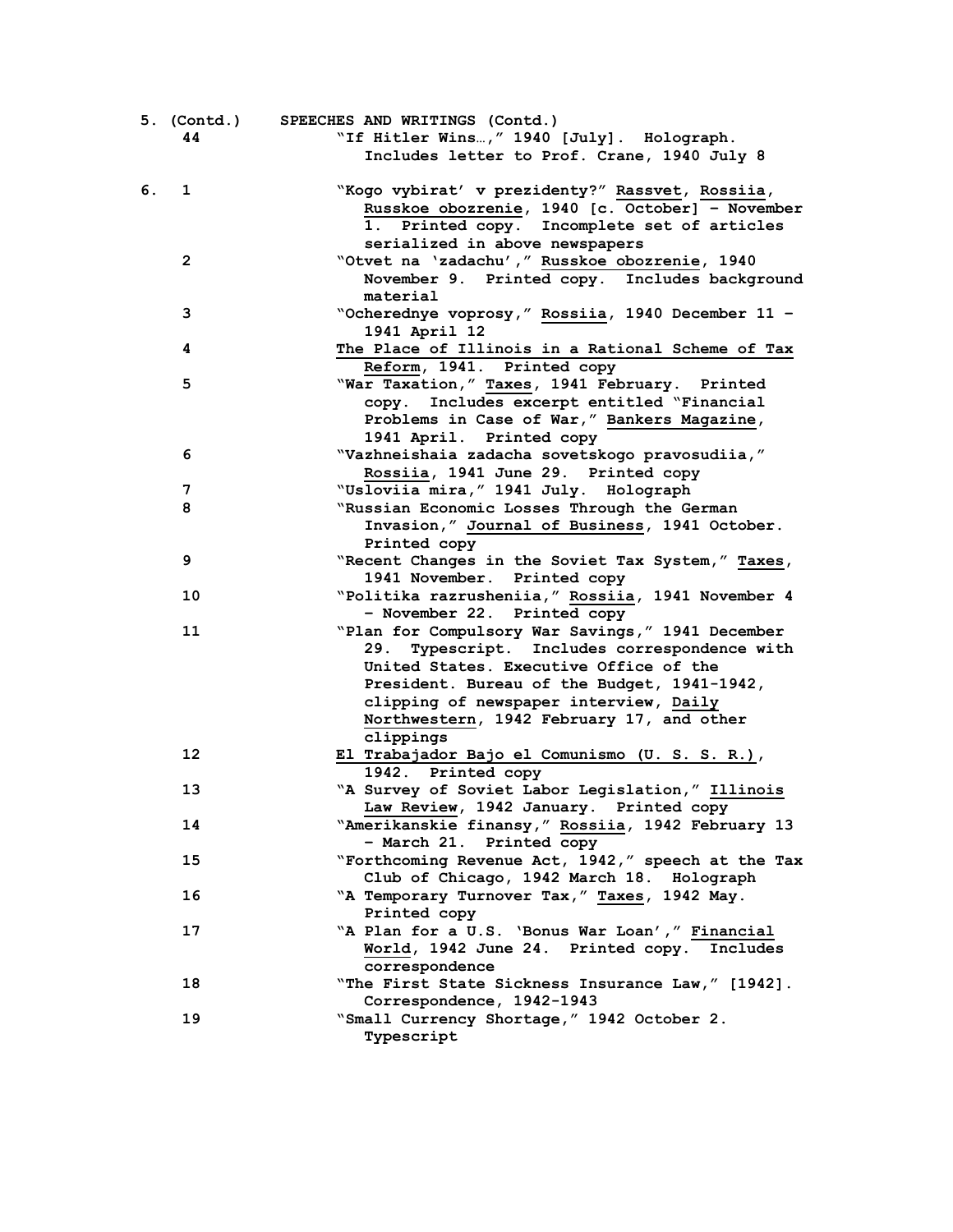| 6. (Contd.) | SPEECHES AND WRITINGS (Contd.)                       |
|-------------|------------------------------------------------------|
| 20          | "War, Taxes, Business," speech at the American       |
|             | Bottlers of Carbonated Beverages Convention,         |
|             | 1942 November 10. Holograph                          |
| 21          | "The 1943 Tax Increases in USSR," [1943].            |
|             | Holograph and typescript                             |
| 22          | "A Critique of the Ruml Plan and of Congressman      |
|             | Robertson's Plan, Contrasted with a                  |
|             | 'Liberalized Advance Tax Payment System',"           |
|             | [1943]. Holograph and typescript                     |
| 23          | "What About the New Victory Tax?" Chicago Herald-    |
|             | American, 1943 January 10. Printed copy              |
| 24          | "Mr. Paul on the Sales Tax," Taxes, 1943 January.    |
|             | Printed copy and fragment of typescript              |
| 25          | "The Russian Church and American Friendship,"        |
|             | address at a dinner-meeting of members of the        |
|             | Catholic Club and others in the hall of the          |
|             | Holy Trinity Cathedral, Chicago, 1943 February.      |
|             | Printed copy                                         |
| 26          |                                                      |
|             | "Inflation in Personal Experience," talk, Chicago,   |
|             | 1943 February 23. Holograph. Includes                |
|             | correspondence                                       |
| 27          | "Democratizing the Debt," Trusts and Estates:<br>The |
|             | Journal of Capital Management, 1943 March.           |
|             | Printed copy                                         |
| 28          | Unidentified fragment of a work on taxation          |
|             | problems, 1943 March 14. Holograph                   |
| 29          | "Economic Aspects of Post-War Reconstruction,"       |
|             | Proceedings of the Fifth Annual Public Affairs       |
|             | Conference at the Principia College of Liberal       |
|             | Arts, Elsah, Illinois, 1943 April 9-10.              |
|             | Printed copy                                         |
| 30          | "For a United Economic Europe, Divested of Trade     |
|             | Barriers, After the War," Export Trade and           |
|             | Shipper, 1943 May 31. Abstract, Library of           |
|             | Congress Legislative Reference Service, 1943         |
|             | June. Typescript                                     |
| 31          | "Additional Evidence Concerning the 10 Per Cent      |
|             | Retail Sales Tax," Congressional Record, 1943        |
|             | June 18. Typescript                                  |
| 32          | "A Critique of the New Treasury's Tax Proposal,"     |
|             | 1943 October. Holograph and typescript               |
| 33          | Statement before the Committee on Ways and Means,    |
|             | U.S. House of Representatives, 1943 October 13.      |
|             | Holograph and typescript                             |
| 34          | "Finansovaia reforma, " Russkoe obozrenie, 1943      |
|             | October 30 - December 4. Printed copy                |
| 35          | "Retirement at 65," School and Society, 1943         |
|             | November 13. Typescript and printed copy             |
| 36          | "Obshchestvennaia meditsina," Russkaia zhizn',       |
|             | 1943 December 9. Printed copy.<br>Includes           |
|             | background material                                  |
| 37          | "Some Corrections to Mr. Tolpin's Article on         |
|             | Education in Russia," [1944]. Holograph              |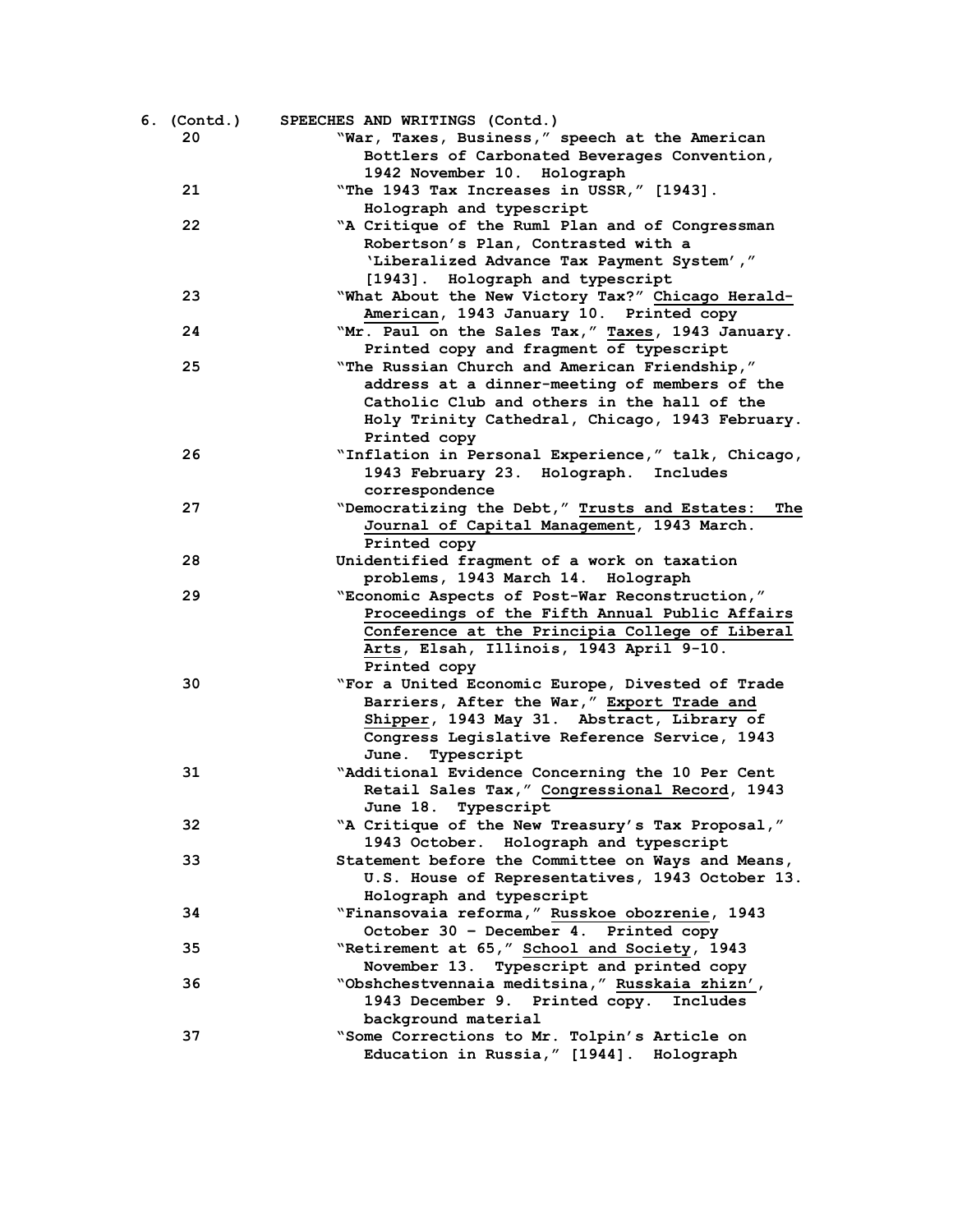|    | 6. (Contd.)  | SPEECHES AND WRITINGS (Contd.)                                                                |
|----|--------------|-----------------------------------------------------------------------------------------------|
|    | 38           | "Two Views on Controversy Now Raging Over Issue of                                            |
|    |              | Sales Tax," interview with Haensel, Richmond<br>Times-Dispatch, 1944 February 6. Printed copy |
|    | 39           | "Tax Simplification," letter to the editor,                                                   |
|    |              | Washington Post, 1944 February 21. Holograph<br>and printed copy                              |
|    | 40           | "'Confidence First': A Post-War Employment Plan,"                                             |
|    |              | 1945. Holograph and typescript. Includes                                                      |
|    |              | correspondence with Reader's Digest regarding                                                 |
|    |              | publication, 1944                                                                             |
| 7. | $\mathbf{1}$ | "Finansy i Niu-Dil'," Russkaia zhizn', 1944                                                   |
|    |              | October 24-28. Holograph and printed copy                                                     |
|    | $\mathbf{2}$ | "Soviet Finances," The Russian Orthodox Journal,<br>1945 March. Holograph and printed copy    |
|    | 3            | "Some Post-War Economic Problems," talk before the                                            |
|    |              | Commerce Group, 1945 March 1. Notes                                                           |
|    | 4            | "Subway Fare v. Sales Tax," 1945 March 31.                                                    |
|    |              | Typescript. Includes background materials                                                     |
|    | 5            | "Piataia svoboda, " Russkaia zhizn', 1945 April 27.                                           |
|    |              | Printed copy. Includes related material and                                                   |
|    |              | several letters to the editor by Haensel on the                                               |
|    |              | same subject: "A Fifth Freedom Suggested," New                                                |
|    |              | York Times, 1946 May 22; "Freedom of Migration                                                |
|    |              | in Russia," New York Times, 1947 February 28;                                                 |
|    |              | "Right to Emigrate," The Washington Post, 1947                                                |
|    |              | May 6; "Ban on Exit from Russia," New York<br>Times, 1947 July 13                             |
|    | 6            | "Why People Emigrate?" talk, Monroe High School,                                              |
|    |              | 1945 May 23. Holograph                                                                        |
|    | 7            | "Amerikano-Sovietskiia otnosheniia," Russkaia                                                 |
|    |              | zhizn', 1945 May 31. Printed copy                                                             |
|    | 8            | "Osnovy Amerikano-Russkoi druzhby," Russkaia                                                  |
|    |              | zhizn', 1945 June 2-5. Printed copy                                                           |
|    | 9            | "Czarist Russia," letter to the editor, The New                                               |
|    |              | York Times, 1945 September 23. Printed copy.                                                  |
|    |              | Includes background material and correspondence                                               |
|    |              | with The New York Times, 1945                                                                 |
|    | 10           | "Financing Britain," letter to the editor, The                                                |
|    |              | Washington Post, 1945 September 23. Printed                                                   |
|    |              | copy and holograph entitled, "The British Loan"                                               |
|    | 11           | "Government Pay Raises," Letter to the editor, The                                            |
|    |              | Washington Post, 1945 November 11. Includes                                                   |
|    |              | different version of letter, entitled                                                         |
|    |              | "Concerning Civil Service," Richmond Times-                                                   |
|    |              | Dispatch, 1945 November 15. Printed copies.<br>Also includes holograph and typescript drafts, |
|    |              | entitled "Civil Service Pay Rise"                                                             |
|    | 12           | "Again on Russia and Finland," letter to the                                                  |
|    |              | editor, 1946 January 14. Holograph.<br>Includes                                               |
|    |              | background material                                                                           |
|    |              |                                                                                               |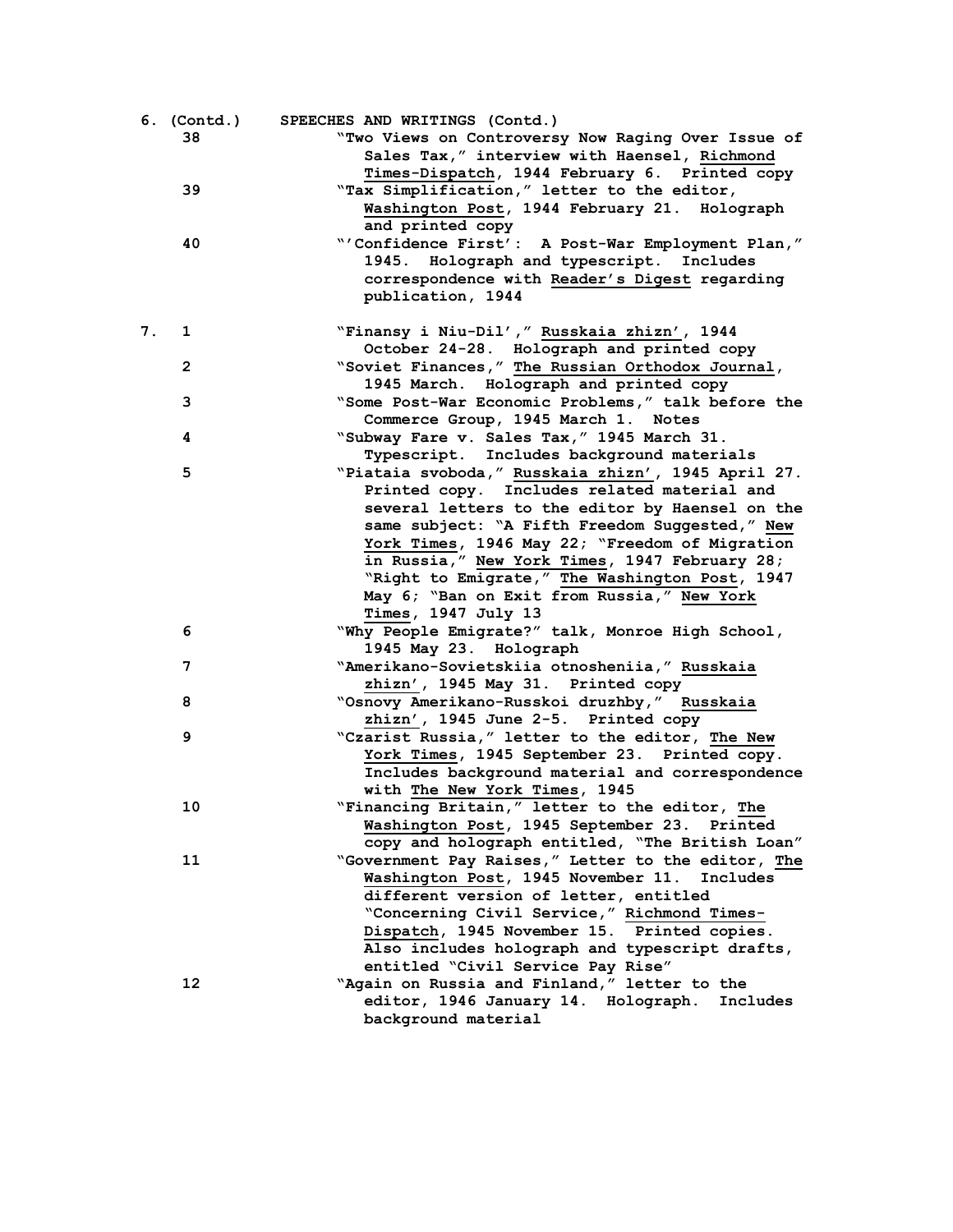| 7. (Contd.) | SPEECHES AND WRITINGS (Contd.)                                         |
|-------------|------------------------------------------------------------------------|
| 13          | "The Sales Tax," letter to the editor, Richmond                        |
|             | Times-Dispatch, 1946 January 17. Holograph and                         |
|             | printed copy                                                           |
| 14          | "Vodka," letter to the editor, New York Times                          |
|             | Magazine, c. 1946 March 3. Holograph.                                  |
|             | Includes background material                                           |
| 15          | "Proving the Case?" letter to the editor, Richmond                     |
|             | Times-Dispatch, 1946 April 15. Holograph and<br>printed copy           |
|             |                                                                        |
| 16          | "Lord Keins," Russkaia zhizn', 1946 April 27.                          |
|             | Typescript and printed copy. Includes letters                          |
|             | to the editor on the same subject: "Sidelight                          |
|             | on Keynes," Washington Post, 1946 April 25;                            |
|             | "Lord Keynes Praised," The New York Times, 1946                        |
|             | April 30                                                               |
| 17          | "Piatilietnii plan 1946-1950 gg., "Russkaia                            |
|             | zhizn', 1946 May 11-15. Printed copy                                   |
| 18          | "Eshche o novom piatilietnem planie 1946-1950                          |
|             |                                                                        |
|             | gg., "Russkaia zhizn', 1945 May 16-21. Printed                         |
|             | copy                                                                   |
| 19          | "Fish as a Food Savior," 1946 May 21. Holograph                        |
| 20          | "The Grain Problem," 1946 May 21. Holograph and                        |
|             | typescript                                                             |
| 21          | "Russians Want Periodicals," Richmond Times-                           |
|             | Dispatch, 1946 May 30. Holograph and printed                           |
|             | copy. Includes background materials                                    |
| 22          | Letter to the editor, Miami Daily News, 1946 June                      |
|             | 1. Clipping and correspondence, 1946                                   |
| 23          | "Our Relations with Russia," talk before the                           |
|             | Evanston Group Whitehouse?, 1946 June 18.                              |
|             | <b>Notes</b>                                                           |
| 24          | "The Truth About Tsarist Russia," talk before the                      |
|             | Young People's Club of Holy Trinity Cathedral,                         |
|             | 1946 July 16. Holograph and typescript                                 |
|             |                                                                        |
| 25          | "Kogo vybirat'?" Russkaia zhizn', 1946 October 26-<br>31. Printed copy |
| 26          | "A Plan for Immediate Tax Measures," The Bulletin                      |
|             | of the National Tax Association, 1947 March.                           |
|             | Typescript and printed copy. Includes                                  |
|             |                                                                        |
|             | correspondence regarding publication                                   |
| 27          | "Novyi poklep na tsarskuiu Rossiiu," Russkaia                          |
|             | zhizn', 1947 March 8. Printed copy                                     |
| 28          | "Vodka i sov. Diplomatiia," Russkaia zhizn', 1945                      |
|             | April 9. Printed copy. Includes letter from                            |
|             | A. Gramotov, 1947 April 24                                             |
| 29          | "Pravovoe polozhenie russkoi zhenshchiny, "1947                        |
|             | July 1. Holograph                                                      |
| 30          | "Shakespeare's Will," letter to the editor,                            |
|             | Washington Post, 1947 January 19, Chicago Daily                        |
|             | Tribune, 1947 June 3, Chicago Sunday Tribune                           |
|             | (entitled "Shakespeare's Second-Best Bed"),                            |
|             | 1947 June 22. Holograph and printed copies                             |
| 31          | "V staroi Rossii byla svoboda!" Russkaia zhizn',                       |
|             | 1947 June 24. Printed copy                                             |
|             |                                                                        |